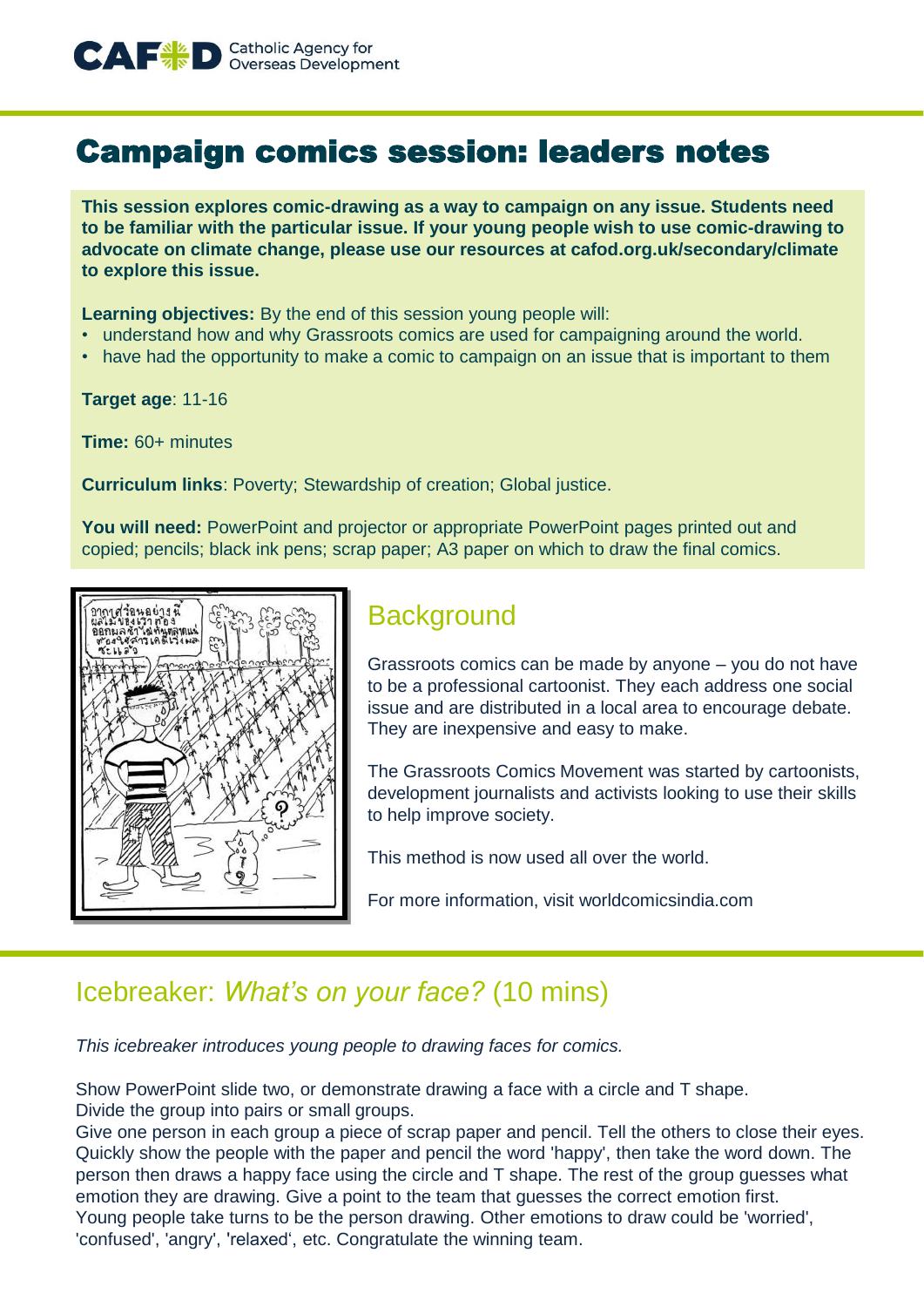

#### Input: World Comics (10+ mins)

*This input explains how comic drawing can be used to campaign and why it works.*

Explain that campaigning means getting your voice heard on important issues and calling for positive change. Comic drawing has been used by CAFOD partners in Sri Lanka.

Display the five example comics (PowerPoint slides five to nine) around the room. Ask the young people to work out the messages. Discuss. Share answers if the young people have not identified the correct message themselves.

Ask: What are the benefits of getting a message across through a comic? What are the drawbacks? Do this through group or pair discussion. Alternatively, give each person two post-it notes, ask them to write a benefit on one and a drawback on the other, then stick them up at the front and read what others have written.

Benefits may include: easy to do; inexpensive; anyone can do it – don't need to be powerful or be able to read and write; inexpensive to produce; fun to look at; make people think.

Drawbacks may include: not everyone is happy drawing; other mediums may be more useful in getting a point across in some places.

Explain the benefits of using comics in Sri Lanka. For example: they are a good way to reach people who cannot read and write; a way for people to get their priorities heard by local government; children and young people enjoyed making them on issues important to them; there have been exhibitions of comics at important meetings.

## Individual or pair work What's the story? (15+ mins)

In this section young people will decide on the story they will tell through their comic. For example, they may want to tell a story about how climate change affects them, or others around the world, in order to influence politicians to take action. If the focus of your session is to tell a story on the theme of climate change or sustainable energy, then pick a particular aspect of this theme. For example: The effect of climate change on a particular community.

The benefits of sustainable energy for a particular community.

How living more simply and sustainably makes a difference to looking after our world.

The importance of global agreement on climate change.

Then ask the young people to make their topic into a short story. It should have four parts: introduction; development; twist; conclusion.

The story should be between four and nine sentences long.

For example: My story is on the theme of climate change. It will show the benefits of sustainable energy for a community overseas in order to persuade politicians that sustainable energy is useful and we should use more of it. It is based on (source story), for example, Veronica's story:

1. Veronica lives on a farm in a beautiful area of rural Kenya with lots of sunshine.

2. She wants to be successful when she grows up so she studies hard at school.

3. But there is no electricity in her area, so she cannot see her books to do her homework in the evening.

4. Because she is hardworking, she won a solar lantern at school, which means she can now study in the evening. She is pleased as she has some big exams coming up, so she will be fully prepared.